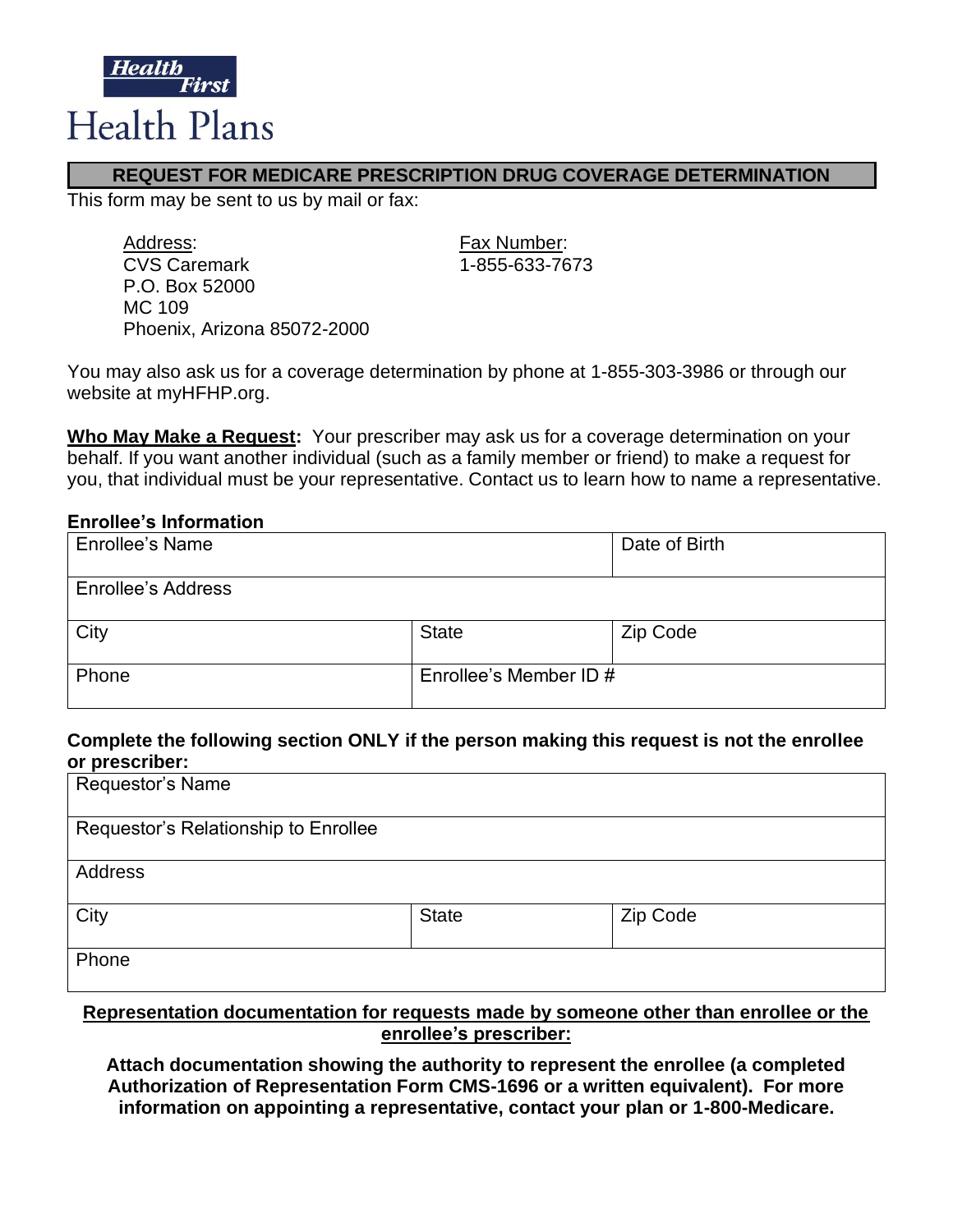**Name of prescription drug you are requesting** (if known, include strength and quantity requested per month):

# **Type of Coverage Determination Request**

☐ I need a drug that is not on the plan's list of covered drugs (formulary exception).*\**

 $\Box$  I have been using a drug that was previously included on the plan's list of covered drugs, but is being removed or was removed from this list during the plan year (formulary exception).*\**

 $\Box$  I request prior authorization for the drug my prescriber has prescribed.\*

 $\Box$  I request an exception to the requirement that I try another drug before I get the drug my prescriber prescribed (formulary exception).\*

 $\Box$  I request an exception to the plan's limit on the number of pills (quantity limit) I can receive so that I can get the number of pills my prescriber prescribed (formulary exception).<sup>\*</sup>

 $\Box$  My drug plan charges a higher copayment for the drug my prescriber prescribed than it charges for another drug that treats my condition, and I want to pay the lower copayment (tiering exception).*\**

 $\Box$  I have been using a drug that was previously included on a lower copayment tier, but is being moved to or was moved to a higher copayment tier (tiering exception).*\**

 $\Box$  My drug plan charged me a higher copayment for a drug than it should have.

 $\Box$ I want to be reimbursed for a covered prescription drug that I paid for out of pocket.

**\*NOTE: If you are asking for a formulary or tiering exception, your prescriber MUST provide a statement supporting your request. Requests that are subject to prior authorization (or any other utilization management requirement), may require supporting information. Your prescriber may use the attached "Supporting Information for an Exception Request or Prior Authorization" to support your request.**

Additional information we should consider *(attach any supporting documents)*: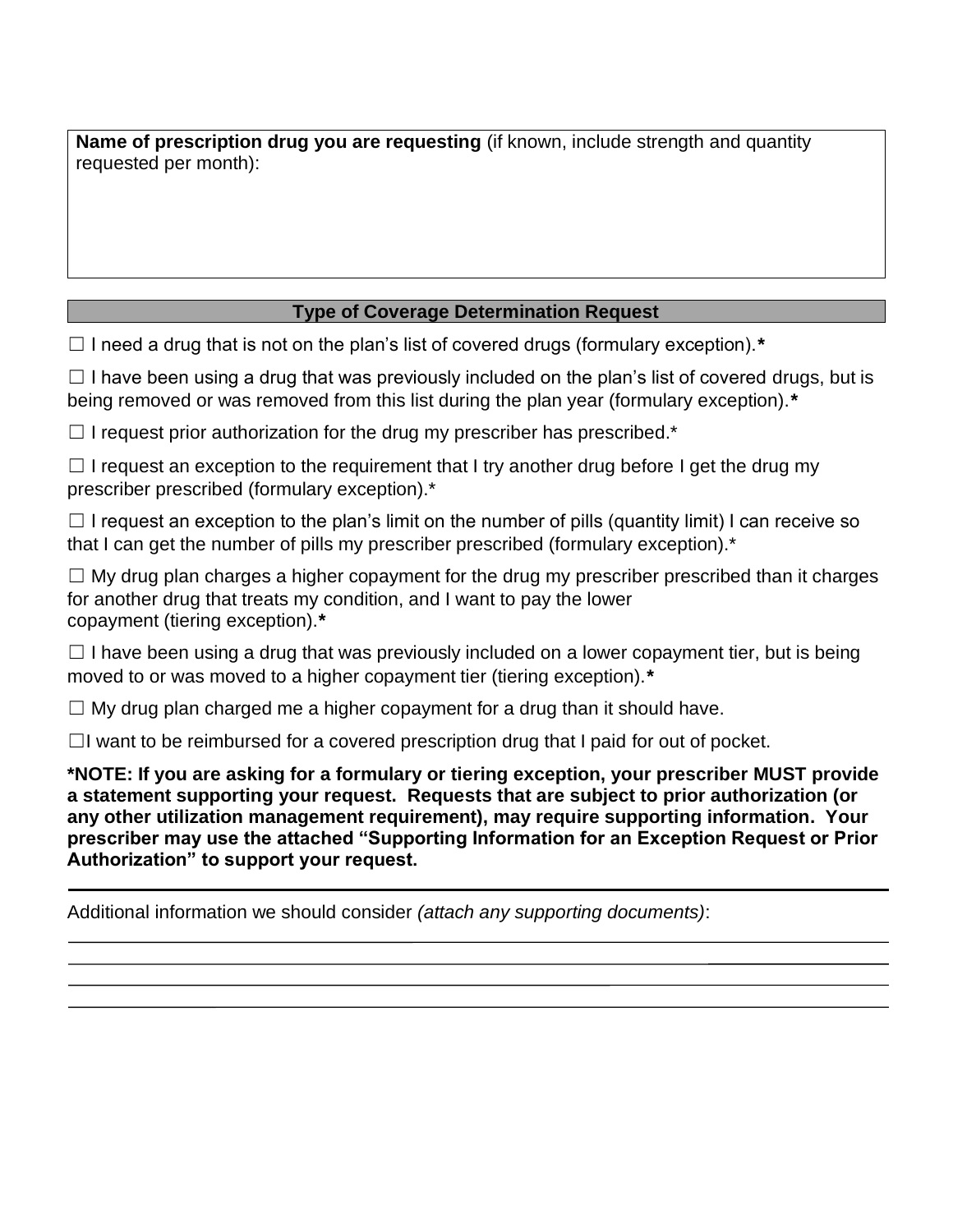## **Important Note: Expedited Decisions**

If you or your prescriber believe that waiting 72 hours for a standard decision could seriously harm your life, health, or ability to regain maximum function, you can ask for an expedited (fast) decision. If your prescriber indicates that waiting 72 hours could seriously harm your health, we will automatically give you a decision within 24 hours. If you do not obtain your prescriber's support for an expedited request, we will decide if your case requires a fast decision. You cannot request an expedited coverage determination if you are asking us to pay you back for a drug you already received.

# ☐**CHECK THIS BOX IF YOU BELIEVE YOU NEED A DECISION WITHIN 24 HOURS (if you have a supporting statement from your prescriber, attach it to this request).**

| Signature: | Date: |
|------------|-------|
|------------|-------|

### **Supporting Information for an Exception Request or Prior Authorization**

FORMULARY and TIERING EXCEPTION requests cannot be processed without a prescriber's supporting statement. PRIOR AUTHORIZATION requests may require supporting information.

☐**REQUEST FOR EXPEDITED REVIEW: By checking this box and signing below, I certify that applying the 72 hour standard review timeframe may seriously jeopardize the life or health of the enrollee or the enrollee's ability to regain maximum function.**

| <b>Prescriber's Information</b>                                                                                                                                                                                                                   |                                    |                 |                                       |          |                |
|---------------------------------------------------------------------------------------------------------------------------------------------------------------------------------------------------------------------------------------------------|------------------------------------|-----------------|---------------------------------------|----------|----------------|
| Name                                                                                                                                                                                                                                              |                                    |                 |                                       |          |                |
| <b>Address</b>                                                                                                                                                                                                                                    |                                    |                 |                                       |          |                |
| City                                                                                                                                                                                                                                              |                                    | <b>State</b>    |                                       | Zip Code |                |
| <b>Office Phone</b>                                                                                                                                                                                                                               |                                    |                 | Fax                                   |          |                |
| Prescriber's Signature                                                                                                                                                                                                                            |                                    |                 |                                       | Date     |                |
| <b>Diagnosis and Medical Information</b>                                                                                                                                                                                                          |                                    |                 |                                       |          |                |
| Medication:                                                                                                                                                                                                                                       |                                    |                 | Strength and Route of Administration: |          | Frequency:     |
| Date Started:<br>$\square$ NEW START                                                                                                                                                                                                              | <b>Expected Length of Therapy:</b> |                 | Quantity per 30 days                  |          |                |
| Height/Weight:                                                                                                                                                                                                                                    |                                    | Drug Allergies: |                                       |          |                |
| DIAGNOSIS - Please list all diagnoses being treated with the requested                                                                                                                                                                            |                                    |                 |                                       |          | ICD-10 Code(s) |
| drug and corresponding ICD-10 codes.<br>(If the condition being treated with the requested drug is a symptom e.g. anorexia, weight loss, shortness of<br>breath, chest pain, nausea, etc., provide the diagnosis causing the symptom(s) if known) |                                    |                 |                                       |          |                |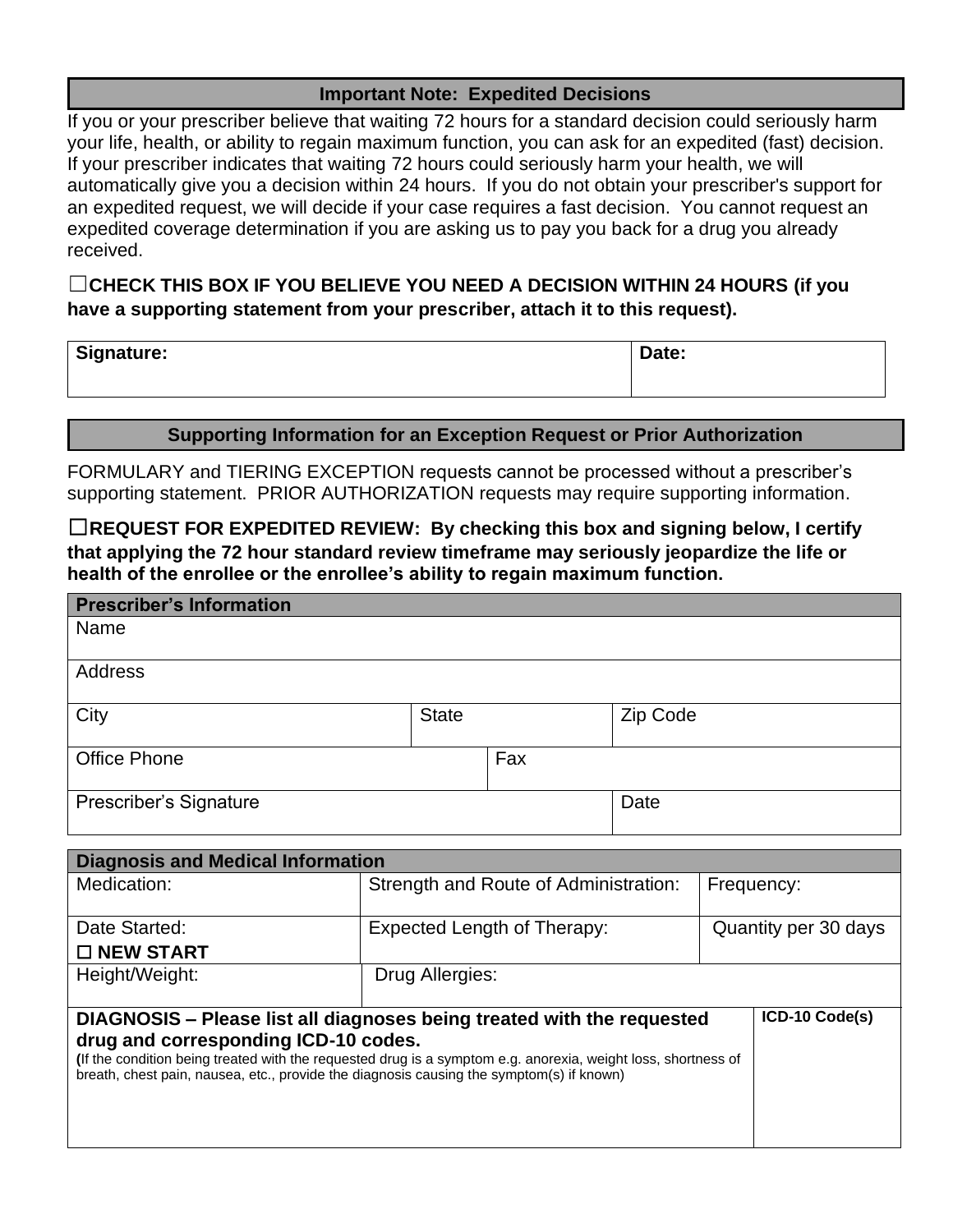# **Other RELEVANT DIAGNOSES:**  $|ICD-10 \text{ Code(s)}|$

| <b>DRUG HISTORY:</b> (for treatment of the condition(s) requiring the requested drug)           |                                                        |                                         |  |  |  |  |  |
|-------------------------------------------------------------------------------------------------|--------------------------------------------------------|-----------------------------------------|--|--|--|--|--|
| <b>DRUGS TRIED</b><br>(if quantity limit is an issue, list unit<br>dose/total daily dose tried) | DATES of Drug Trials   RESULTS of previous drug trials | <b>FAILURE vs INTOLERANCE (explain)</b> |  |  |  |  |  |
|                                                                                                 |                                                        |                                         |  |  |  |  |  |
|                                                                                                 |                                                        |                                         |  |  |  |  |  |
|                                                                                                 |                                                        |                                         |  |  |  |  |  |
|                                                                                                 |                                                        |                                         |  |  |  |  |  |
| What is the enrollee's current drug regimen for the condition(s) requiring the requested drug?  |                                                        |                                         |  |  |  |  |  |

| <b>DRUG SAFETY</b>                                                                                                                                                                                     |               |           |  |  |  |  |
|--------------------------------------------------------------------------------------------------------------------------------------------------------------------------------------------------------|---------------|-----------|--|--|--|--|
| Any FDA NOTED CONTRAINDICATIONS to the requested drug?                                                                                                                                                 | □ YES         | $\Box$ NO |  |  |  |  |
| Any concern for a DRUG INTERACTION with the addition of the requested drug to the enrollee's current                                                                                                   |               |           |  |  |  |  |
| drug regimen?                                                                                                                                                                                          | $\square$ YES | $\Box$ NO |  |  |  |  |
| If the answer to either of the questions noted above is yes, please 1) explain issue, 2) discuss the benefits<br>vs potential risks despite the noted concern, and 3) monitoring plan to ensure safety |               |           |  |  |  |  |
| <b>HIGH RISK MANAGEMENT OF DRUGS IN THE ELDERLY</b>                                                                                                                                                    |               |           |  |  |  |  |
| If the enrollee is over the age of 65, do you feel that the benefits of treatment with the requested drug                                                                                              |               |           |  |  |  |  |
| outweigh the potential risks in this elderly patient?                                                                                                                                                  | $\square$ YES | $\Box$ NO |  |  |  |  |
| OPIOIDS - (please complete the following questions if the requested drug is an opioid)                                                                                                                 |               |           |  |  |  |  |
| What is the daily cumulative Morphine Equivalent Dose (MED)?                                                                                                                                           |               | mg/day    |  |  |  |  |
| Are you aware of other opioid prescribers for this enrollee?<br>If so, please explain.                                                                                                                 | □ YES         | $\Box$ NO |  |  |  |  |
| Is the stated daily MED dose noted medically necessary?                                                                                                                                                | □ YES         | $\Box$ NO |  |  |  |  |
| Would a lower total daily MED dose be insufficient to control the enrollee's pain?                                                                                                                     | □ YES         | $\Box$ NO |  |  |  |  |